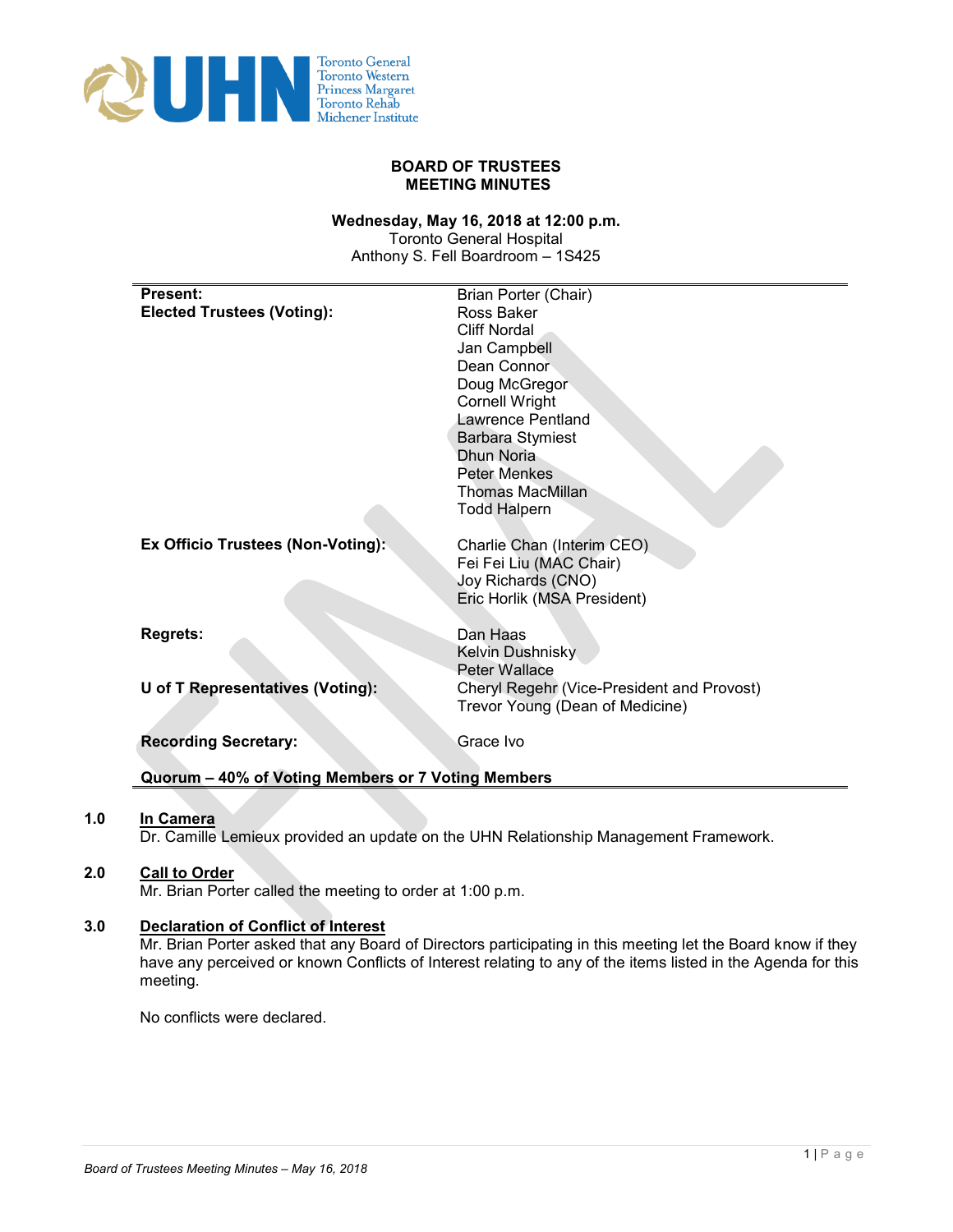

#### **4.0 Minutes of Meeting – February 21, 2018**

Pre-circulated for members' information were the minutes of the meeting held on February 21, 2018.

#### *BOARD MOTION*

*Upon motion made by Mr. Todd Halpern seconded by Dr. Dhun Noria, and carried, the Board of Trustees approved the Minutes of the Meeting held February 21, 2018.*

## **5.0 Chair's Report**

The Chair provided a verbal update.

#### **KEY DISCUSSION POINTS/RATIONALE**

*The Chair highlighted the following:* 

- The Chair welcomed Dr. Kevin Smith, President & CEO who officially assumes his position on May 22, 2018.
- The Chair thanked Dr. Charlie Chan for his contributions as Interim President and CEO since October 2017.
- The Chair advised the trustees, Ms. Jan Campbell will be stepping down from the Board and this was her last Board meeting. The Chair noted that three Board seats are expected to become available in June 2018.
- The Chair acknowledged the passing of Peter Munk. He reported that a celebration of his life will be held on June 5, 2018.

#### **6.0 Chief Executive Officer's Report**

Pre-circulated for members' information was the Chief Executive Officer's Report.

# **KEY DISCUSSION POINTS/RATIONALE**

*Dr. Charlie Chan highlighted the following:* 

- Following the February Board meeting, information shared with UHN's Board of Trustees about ICU capacity and its effects on Surgical Services was shared with the TC-LHIN and the Ministry of Health and Long Term Care ("MOHLTC"). He reported that the TC-LHIN and the MOHLTC responded very quickly and approved funding until June 2018 in connection with UHN's proposal for additional ICU beds, based on projected volumes.
- UHN has been approved to continue with Phase 2 of a proposal for 192 Long-Term Care beds. The proposal will be to build a facility next to Toronto Rehab's existing Lakeside site .
- Altum Health Toronto Rehab signed a contract with WSIB for the neurology specialty program in March 2018, and Altum received the contracts for the remaining four WSIB Specialty Programs on May 4, 2018. The challenge for these specialty programs will be in retaining the volumes given the number of new entrants into this space.

# **7.0 Chief Financial Officer's Report**

Pre-circulated for members' information was the Chief Financial Officer's Report.

#### **KEY DISCUSSION POINTS/RATIONALE**

*Darlene Dasent highlighted the following:* 

- Preliminary 2017/18 financial results reflect a \$16.4M margin, \$1.8M below target of \$18.2M. MOHLTC, although letters from the MOHLTC that may impact the 2017/18 results are still coming in.
- MOHLTC has announced \$822 M (4.6%) funding increase for Ontario hospitals in 2018/19. UHN received \$33 M, the majority of which is restricted for targeted clinical activity.
- Hospital Service Accountability Agreement (HSAA) template released for 2018/19 contains language related to Conflict of Interest, Digital Health, French Language services and other changes, including new compliance reporting requirements for hospital boards.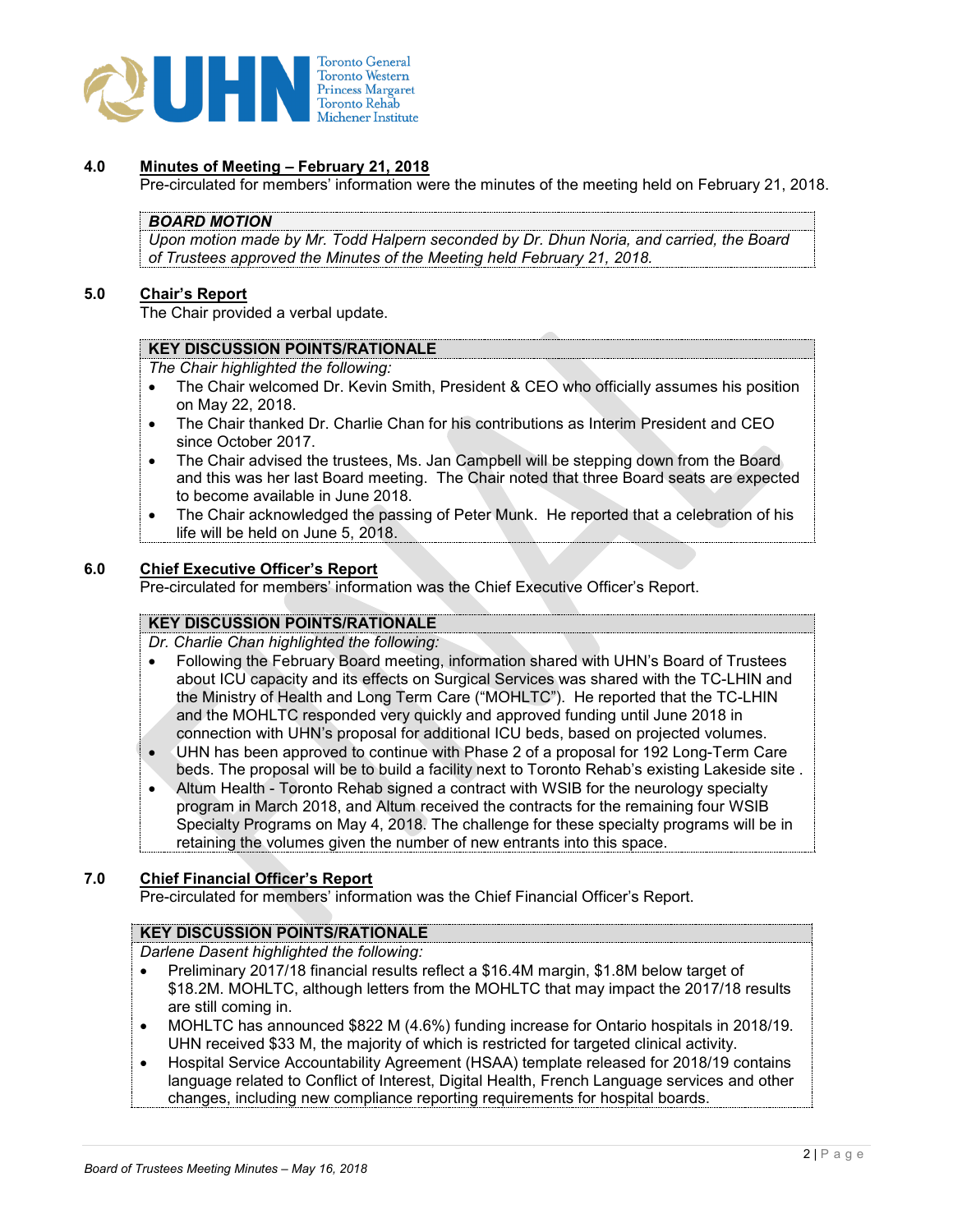

- TC LHIN has reviewed UHN's forecasting process for prior years (2014/15 to 2016/17) and requested that UHN include in its forecast all projected MOHLTC revenue, some of which has not yet been received nor confirmed. Management is disinclined to do so until these projected revenues are confirmed in writing, and Management has requested a meeting with the TC LHIN to discuss.
- CRA has notified UHN of detailed Payroll and Harmonized Sales Tax audits which will commence in May 2018.
- DBRS has commenced the process to review the UHN Bond rating for 2018. Because UHN's credit profile is tied to the Province's rating, any changes to the Province's rating will necessarily impact UHN's rating.
- Operating and Capital budgets have been completed for 2018/19 and tabled for approval by the Finance and Audit Committee in the context of five-year cash flows to demonstrate affordability over time.

#### **8.0 Safety and Quality Committee**

#### **8.1 Minutes of Meeting – January 29, 2018 and March 26, 2018**

Pre-circulated for members' information were the minutes of the meeting held on January 29, 2018 and March 26, 2018.

**8.2 Follow-up Discussion to the February 21, 2018 Board Meeting: Clinical Volume Pressures; specifically on the Emergency Department & Inpatient pressures and Population Health Strategy** Ross Baker provided an update on these topics and summarized a Serious Safety Event that occurred in the TGH emergency department in January 2018 related to these pressures.

Mike Nader provided an update on the current state of demand and capacity, UHN's strategies to address the pressures, and highlighted the importance of the population health strategy as part of the path forward.

#### **8.3 Caring Safely Update**

Pre-circulated for members' information was the Caring Safely May 2018 Progress Update.

Ross Baker provided a progress update on Caring Safely activities. The last update was provided in November 2016. Since 2016, Caring Safely has made significant progress across all four activity streams.

# **KEY DISCUSSION POINTS/RATIONALE**

*Ross Baker highlighted the following:* 

- UHN Senior Leadership along with the Board have identified four "Foundational Elements" that will form the basis for the development of UHN's strategic plan - Caring Safely, Operational Excellence, Patient Experience and People and Culture.
- A strategic focus for UHN is the implementation of the Workplace Violence Prevention plan. The goal is to focus on implementation of the multi-tiered education program, which started with high-risk Crisis intervention training and has expanded to include moderate-risk areas. All areas expect to complete their first round of education by FY 19/20.
- At one time, hand hygiene compliance rates across UHN were >90% , however that rate has steadily declined, and currently sits at approximately ~75%.

# **9.0 Finance and Audit Committee**

# **9.1 Minutes of Meeting – February 20, 2018**

Pre-circulated for members' information were the minutes of the meeting held on February 20, 2018.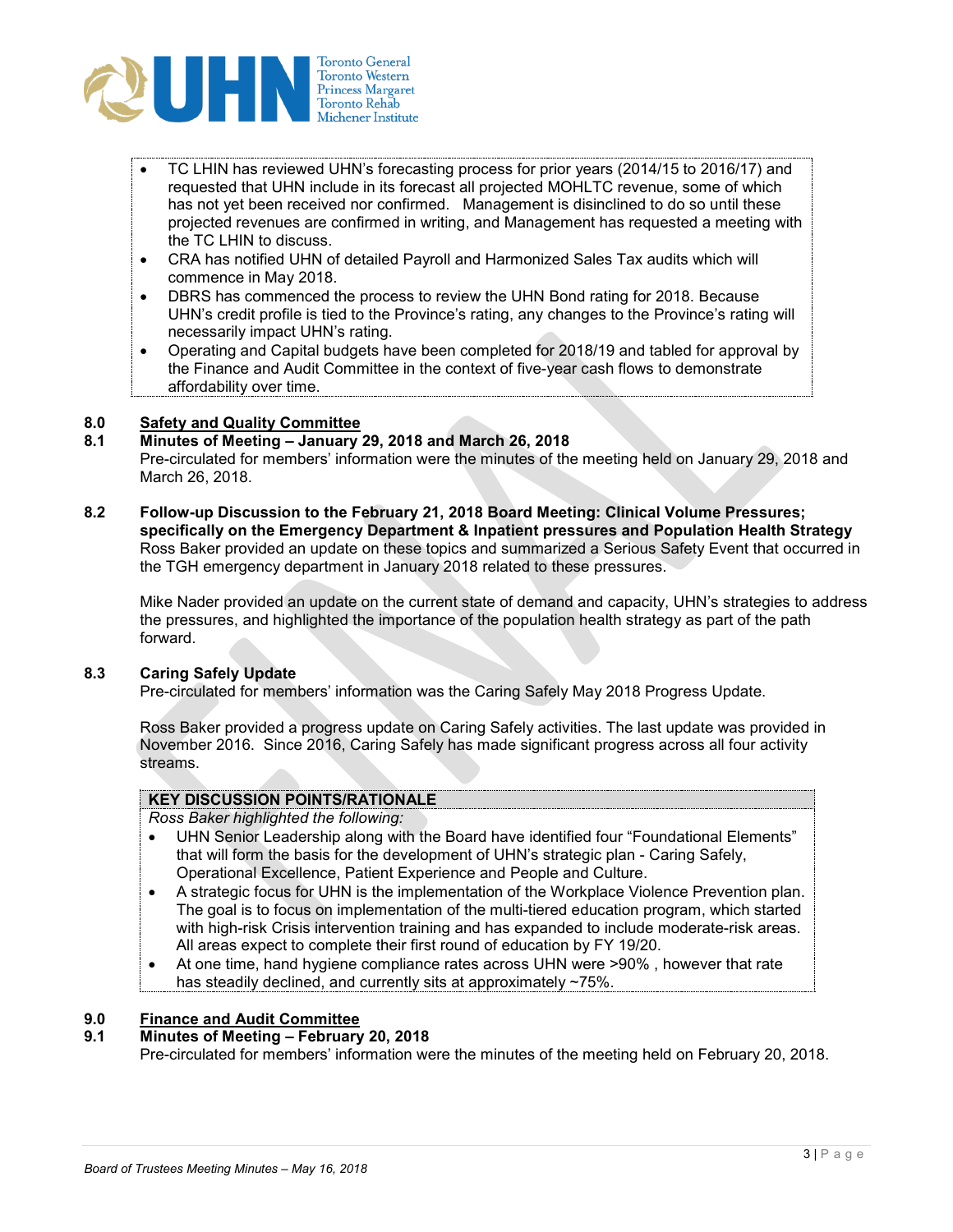

## **9.2 Finance and Audit Briefing Notes for Approval**

Pre-circulated for members' information were the Finance and Audit Committee recommendations from its May 15, 2018 meeting.

Ms. Barbara Stymiest provided brief updates on the recommendations made at the May 15, 2018 Finance and Audit Committee meeting.

*The Digital business cases; Digital Operations Capability Investment Case, Building Cyber Resilience Investment Case and Enterprise Storage and Compute Investment Case will be brought back to the IT Committee of the Board for final review.*

a) 2018/19 Operating Plan

#### **KEY DISCUSSION POINTS/RATIONALE**

• HAPS plan to balance includes MOHLTC funding (\$16 M) and UHN savings (\$25 M). Over \$20 M of investments were infused into portfolio P&L's to foundational areas. Target operating surplus for 2018/19 is \$30 M.

#### **MOTION FOR APPROVAL**

*That the Board of Trustees approve the 2018/19 Operating Plan.*

#### b) 2018/19 Capital Plan

# **KEY DISCUSSION POINTS/RATIONALE**

- Budget is based on planning principles related to:
	- 1. compliance with existing long-term debt obligations,
		- 2. Operating Surplus of \$30.0 M,
		- 3. \$20 M contingency,
		- 4. replenishment of Clinical Equipment, Facility Maintenance, and IT/IM process improvements,
		- 5. MOHLTC Health Infrastructure Renewal Fund (HIRF) funding (\$10 M for facility repairs), and
	- 6. Working Capital Ratio in line with HSAA requirement of > 0.80.

#### **MOTION FOR APPROVAL**

*That the Board of Trustees approve the 2018/19 Capital Budget.*

c) Cardinal Health Canada Inc. Contract for National Distribution Services

#### **KEY DISCUSSION POINTS/RATIONALE**

• Following an open competitive process, Cardinal, Medical Mart and The Stevens Company were awarded new contracts. There is no service fee or mark-up associated with the distribution service to UHN. Rebate structure under the previous contract ranged from 2.5% to 6%; the new contract varies from 3.5% to 8%.

*Note: Management will table for discussion the broader Plexxus and UHN procurement strategy at an upcoming Board meeting.*

#### **MOTION FOR APPROVAL**

*That the Board of Trustees approve the contract with Cardinal Health Canada for national distribution services at a total cost of \$50 M over the 5 year term.*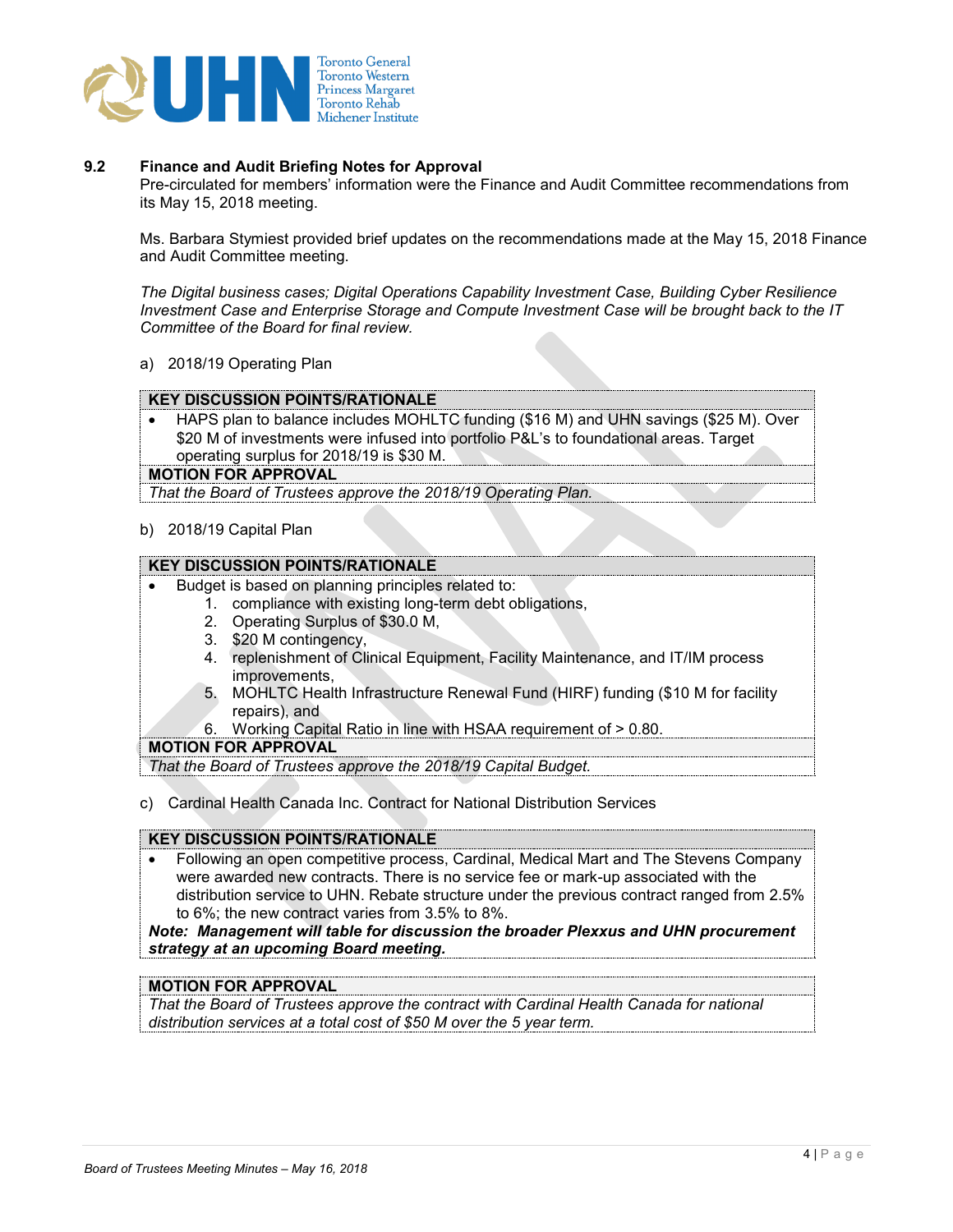

d) WSIB Specialty Program Revenue Contract

#### **KEY DISCUSSION POINTS/RATIONALE**

- UHN received and executed five WSIB Specialty Programs contracts between March and May 2018. The Toronto Rehab Neurology contract has an estimated value of \$71.0 M. Altum Health received contracts for Upper Extremity MSK (\$90.2 M), Lower Extremity MSK (\$73.0 M), Back & Neck MSK (\$43.1 M) and Mental Health (\$18.9 M).
- Management was reminded of the importance of complying with the Signing Authority and Delegation Policy, which would have required a conversation with the Chair of the Finance & Audit Committee before executing the Toronto Rehab Neurology contract to align with WSIB timelines.

#### **MOTION FOR APPROVAL**

*That the Board of Trustees approve to enter in to these 5 contracts with the Workplace Safety and Insurance Board (WSIB) for provision of WSIB Specialty services, representing total revenue of approximately \$296 M over seven years.*

e) Banking and Investment Resolution Amendments

#### **KEY DISCUSSION POINTS/RATIONALE**

• Effective May 22, 2018, Dr. Kevin Smith will be added as an authorized signatory for UHN, and Dr. Charlie Chan will be removed.

#### **MOTION FOR APPROVAL**

*That the Board of Trustees approve the amendments to the Bank of Montreal, BMO Harris Bank, Bank of Nova Scotia, BMO Nesbitt Burns, and Scotia Wealth Management banking resolutions, to add Dr. Kevin Smith, President & Chief Executive Officer, as an authorized signing authority effective May 22, 2018 and to remove Dr. Charlie Chan.*

f) Signing Authority Delegation Policy Amendments

#### **KEY DISCUSSION POINTS/RATIONALE**

• Amendments to better align accountability with the new centralized organization structure for Facilities.

*Note: Management will review the SADP regularly with a view to prescribing consistent thresholds throughout where appropriate.*

#### **MOTION FOR APPROVAL**

*That the Board of Trustees approve the Signing Authorities & Delegations Policy amendments.*

g) Turner Construction Company Contract Amendment

#### **KEY DISCUSSION POINTS/RATIONALE**

• To meet the Canadian, American and European clean room standards for the Center for Cell and Vector Production (CCVP), the facility has been redesigned and the construction re-initiated. Contract amendment to be issued to Turner Construction Company to increase construction guaranteed maximum price to \$10.4 M.

#### **MOTION FOR APPROVAL**

*That the Board of Trustees approve an amendment to the Turner Construction Company contract to increase the Guaranteed Maximum Price to \$10.4 M.*

#### *BOARD MOTION*

*Upon motion made by Mr. Doug McGregor, seconded by Mr. Lawrence Pentland, and carried, the Board of Trustees approved the recommendations from the May 15, 2018 Finance and Audit Committee meeting (items 9.2 (a) through (g)).*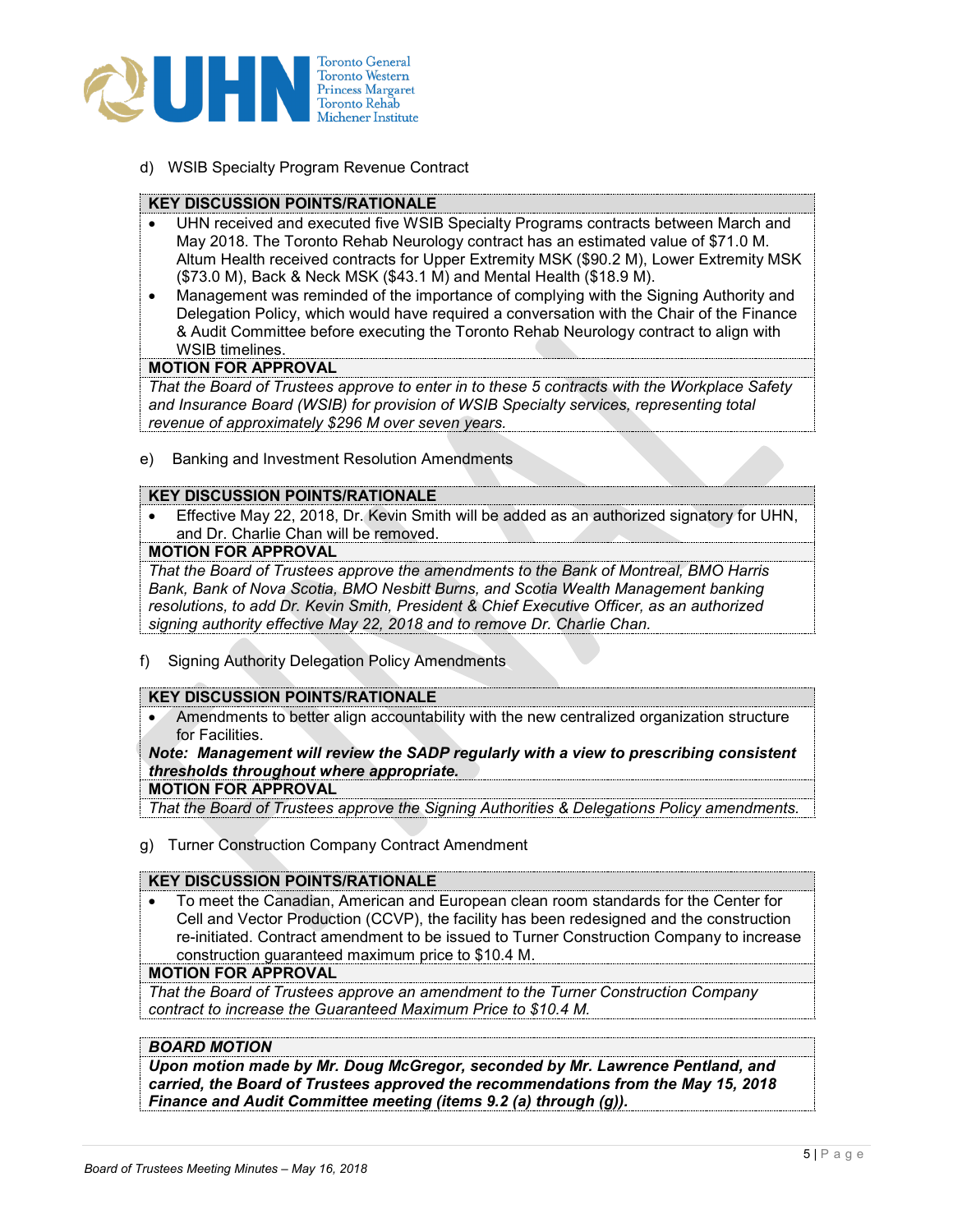

# **10.0 Remaining Committee Reports**

#### **10.1 Governance and Nominating Committee, Minutes of Meeting –** *November 20, 2017*

Pre-circulated for members' information were the minutes of the Governance and Nominating Committee meeting held November 20, 2017.

The Committee was provided with bios for potential Board candidates. Currently, three Board seats are expected to be vacated in June 2018.

#### **10.2 Research Committee, Minutes of Meeting –** *March 5, 2018*

Pre-circulated for members' information were the minutes of the Research Committee meeting held on March 5, 2018.

#### **KEY DISCUSSION POINTS/RATIONALE**

*Lawrence Pentland highlighted the following:* 

• The 5% research support fee went live April 1, 2018. A response team has been established to address inquiries. An internal website was launched to provide more information about the fee. It was also recommended that Brian Hodges be added as a new member of the Research Committee.

#### **10.3 Education Committee, Minutes of Meeting –** *November 16, 2017 and March 1, 20018* Pre-circulated for members' information were the minutes of the Education Committee meetings held on November 16, 2017 and March 1, 2018

# **KEY DISCUSSION POINTS/RATIONALE**

*Cliff Nordal highlighted the following:* 

• The PSW Registry project continues to progress well with the signing of the Transfer Payment Agreement between the MOHLTC and Michener Institute of Education at UHN on March 9, 2018.

## **10.4 Michener Board, Minutes of Meeting –** *January 31 and March 1, 2018*

Pre-circulated for members' information were the minutes of the Michener Board meetings held on January 31, 2018 and March 1, 2018.

- **10.5 Human Resources Committee, Minutes of Meeting –***April 18, 2018* Dean Connor advised that the Executive Compensation Framework was approved by the Ministry of Health and Long Term Care and Treasury Board.
- **10.6 Medical Advisory Committee, Minutes of Meetings –** *February 1 and April 5, 2018*

Pre-circulated for members' information were the minutes of the Medical Advisory Committee meetings held February 1, 2018 and April 5, 2018.

#### **KEY DISCUSSION POINTS/RATIONALE**

- *Dr. Fei-Fei Liu highlighted the following:*
- Staff hand hygiene compliance rates were at one point was >90% across UHN. With the loss of funding for the hand hygiene program in 2015, compliance rates have steadily declined to ~75% across UHN.
- The medical staff requested clarity on the 5% research tax; only the expenditures related to research activities will be taxed. Expenditures related solely to education and clinical care, (e.g., support for clinical fellows), are excluded from this 5% tax.
- A survey of MDs on "how well UHN Digital serves clinical care delivery" was recently conducted . A total of 299 MDs responded; their overall level of satisfaction with Digital was 4/10; there were 199 individual comments.